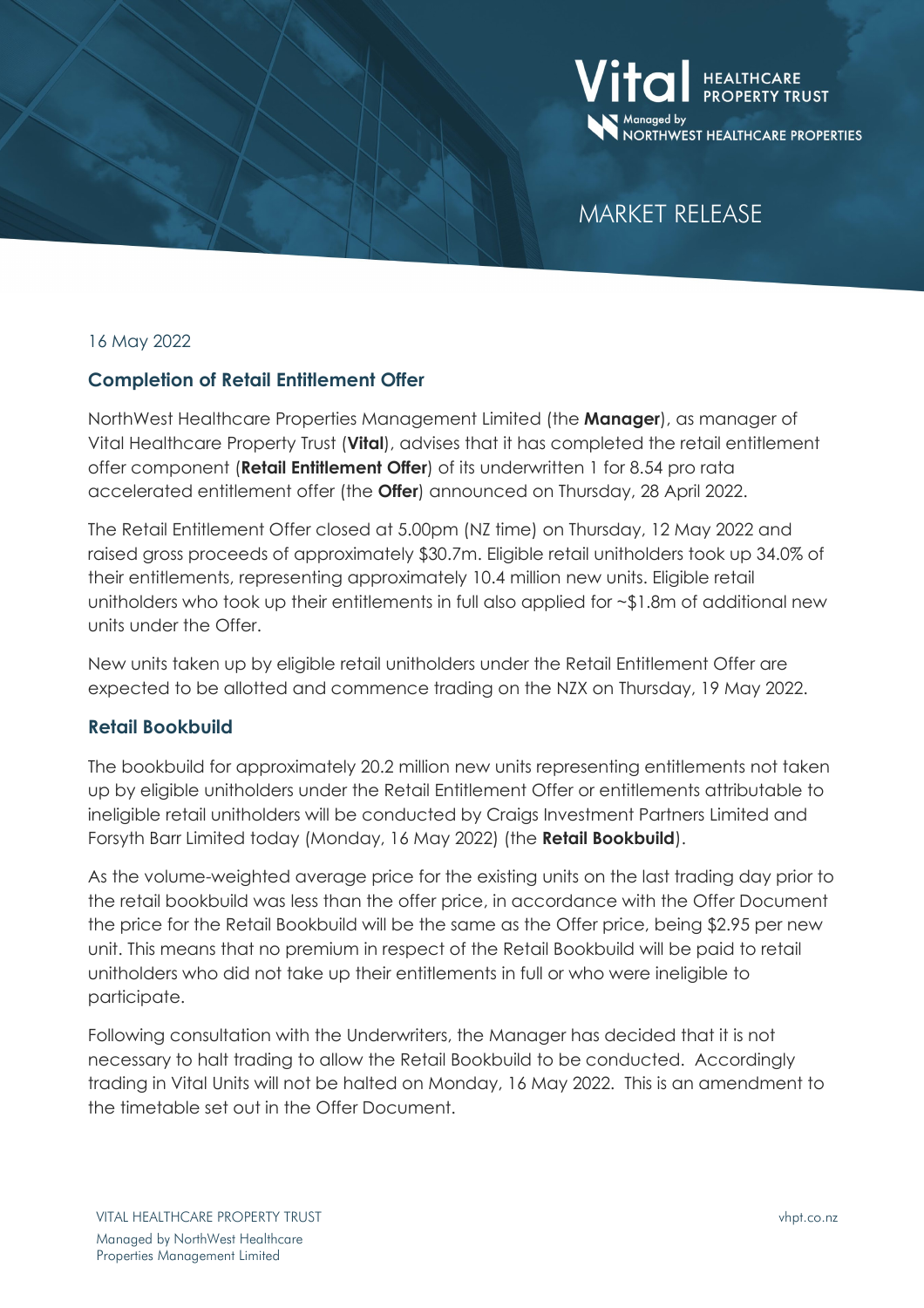| <b>Retail Entitlement Offer and Retail Bookbuild</b>                                                                                                                                   |                                                       |
|----------------------------------------------------------------------------------------------------------------------------------------------------------------------------------------|-------------------------------------------------------|
| Retail Bookbuild opens                                                                                                                                                                 | 10.00 am (NZ time),<br>Monday, 16 May<br>2022         |
| Retail Bookbuild closes                                                                                                                                                                | $3.00 \text{pm}$ (NZ time),<br>Monday, 16 May<br>2022 |
| Settlement of Retail Entitlement Offer and Retail Bookbuild,<br>allotment of new units under the Retail Entitlement Offer and the<br>Retail Bookbuild and trading commences on the NZX | Thursday, 19 May<br>2022                              |

These dates are subject to change and are indicative only. The Manager reserves the right to alter the key dates, subject to applicable laws and the NZX Listing Rules. The Manager reserves the right to withdraw the Offer at any time prior to the issue of the units under the Offer at its absolute discretion.

For further information in respect of the Offer, please refer to the capital raising presentation and Offer Document released to the NZX on Thursday, 28 April 2022 and available at [www.vitalunitoffer.co.nz](http://www.vitalunitoffer.co.nz/). If you have any questions about the Offer, please visit the Offer website at [www.vitalunitoffer.co.nz](http://www.vitalunitoffer.co.nz/) or call the Vital Investor Information Line on 0800 650 034 (toll free within New Zealand) from 8.30am to 5.00pm Monday to Friday (excluding public holidays), or contact your financial adviser or other professional adviser.

## **– ENDS –**

## **ENQUIRIES**

Aaron Hockly Fund Manager, Vital Healthcare Property Trust Tel 09 973 7301, Email aaron.hockly@nwhreit.com

Michael Groth Chief Financial Officer, NorthWest Healthcare Properties Management Limited Tel +61 409 936 104, Email michael.groth@nwhreit.com